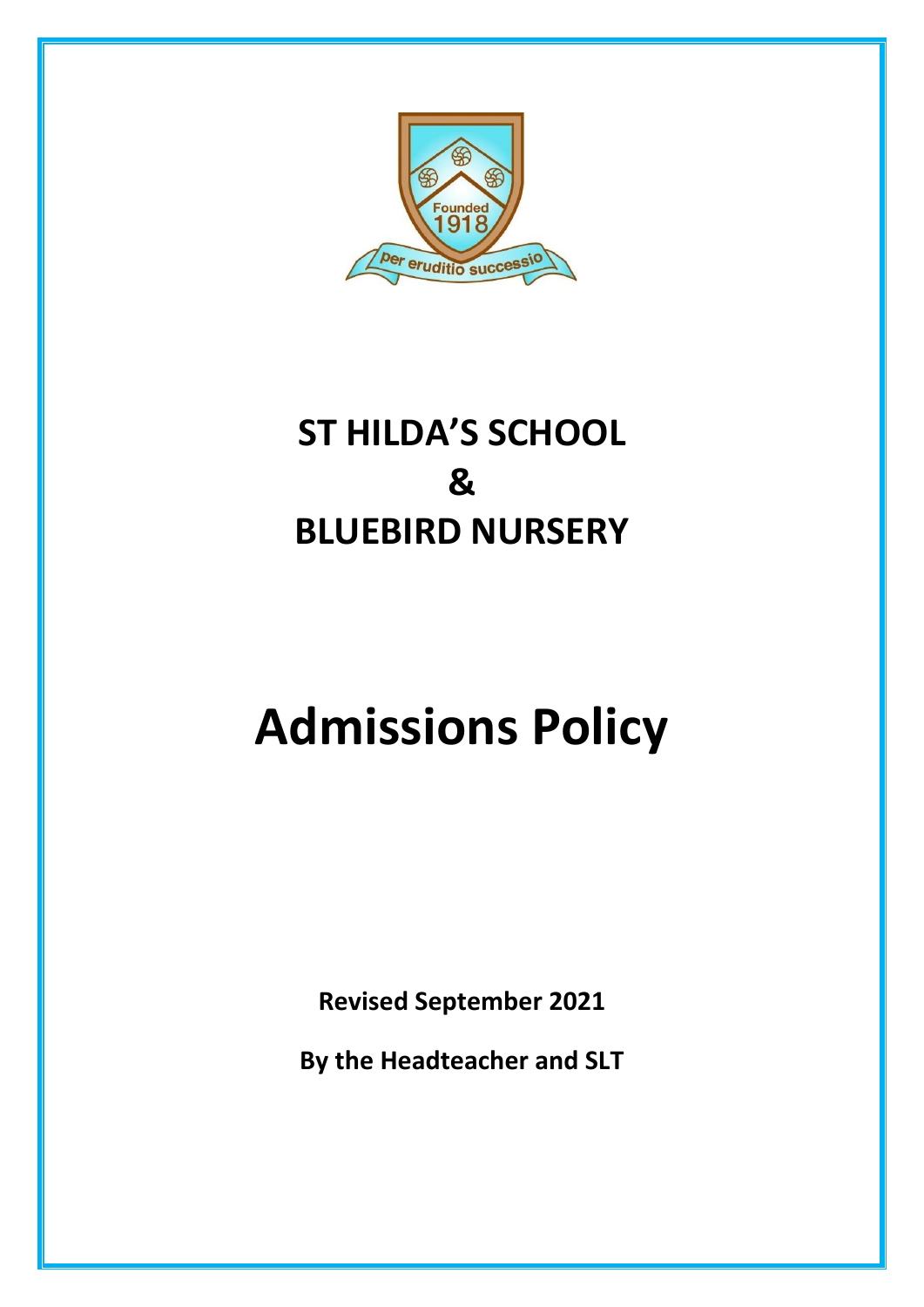# Contents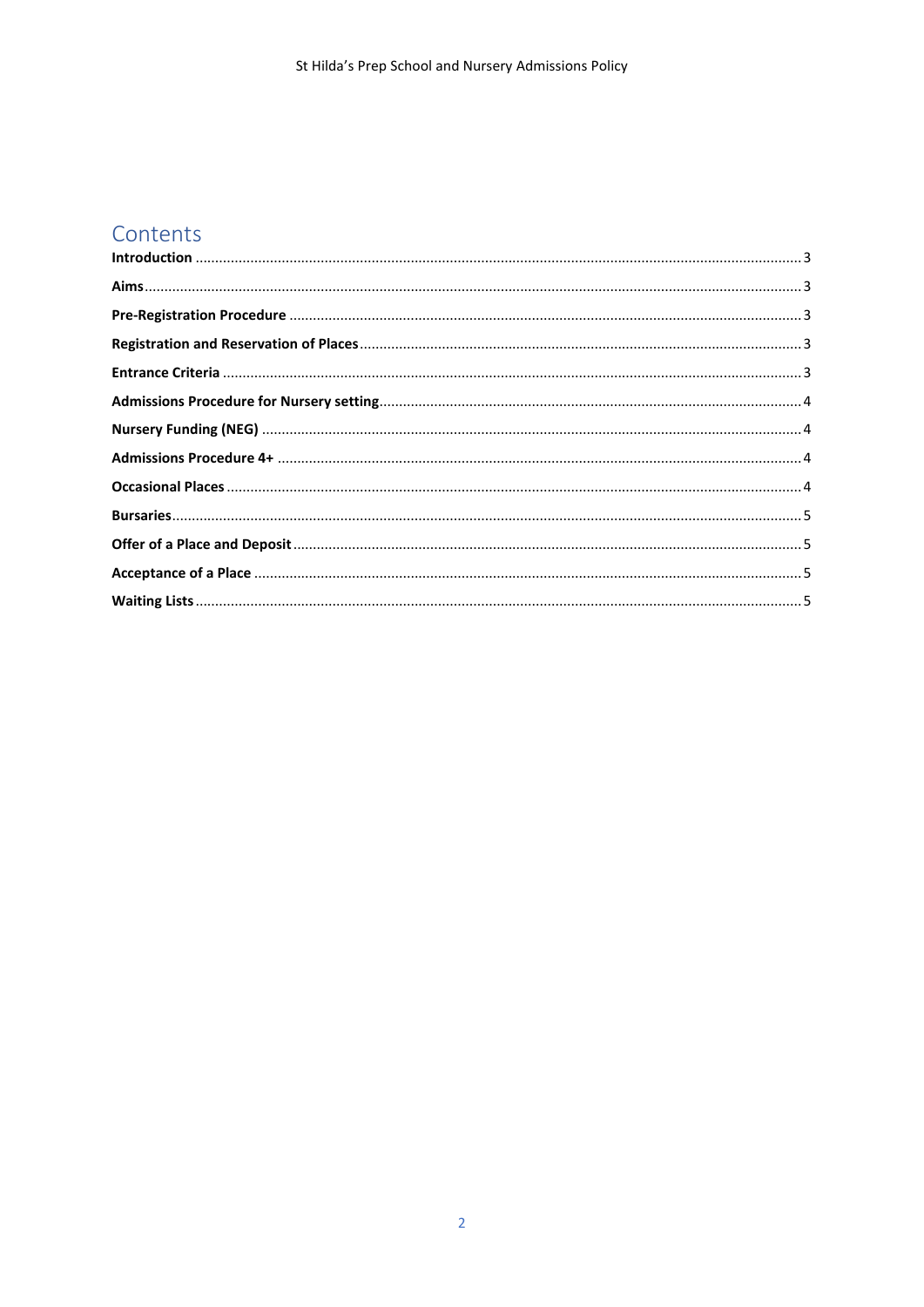# <span id="page-2-0"></span>Introduction

St Hilda's Preparatory School is an independent day school for girls aged between 4 and 11, with a Co-ed Nursery for boys and girls aged between 2 and 4, which seeks to provide an excellent, well balanced academic education within a progressive and supportive learning environment.

St Hilda's is committed to treating all children with the same level of affection and respect whatever their skills, attainment, disabilities, or differences.

The School welcomes applications from sections of society and is non-discriminatory in line with the Equality Act (2010), Equality Duty (guidance) 2011 and our Equal Opportunity Policy.

#### <span id="page-2-1"></span>Aims

The purpose of this admissions policy is:

- 1. To explain how to register for a place at this school and nursery
- 2. To set selection criteria and procedures that are consistent and fair to applicants
- 3. To identify applicants whose academic and other abilities appear to match the ethos and standards of the School and whose personal qualities suggest they have the potential to contribute sufficiently to the school community and benefit from the many opportunities that are offered here

# <span id="page-2-2"></span>Pre-Registration Procedure

On an initial enquiry to the School, a potential parent will be placed in contact with the Admissions Team. They will request details of the child's name, address, and date of birth and answer any general queries, provide marketing information about the school and direct parents to the website as a valuable source of information about the School.

School Tours: The School holds Open Day events throughout the year to enable families to visit the School and experience what is has to offer. Information regarding Open Days and other events are posted on the website. Parents can also book an individual tour of the School and or Nursery with the Headteacher or members of the Senior Leadership Team.

#### <span id="page-2-3"></span>Registration and Reservation of Places

Interested parents register their child by completing the online registration form and submitting a nonreturnable registration fee.

Parents are required to make clear on the School Registration Form, any identified learning need, disability, or medical condition and supply appropriate information to enable the School to properly consider whether any adjustments may be necessary.

# <span id="page-2-4"></span>Entrance Criteria

The usual entry point to the school is at the Reception Year (4+), although pupils may be accepted at other points if places are available.

Entrance points to the nursery are applicable from your child's  $2^{nd}$  or  $3^{rd}$  birthday.

Admission is based on:

- 1. A satisfactory report from the prospective pupil's previous school or nursery (if applicable)
- 2. The successful completion of entry assessments from Reception to Year 6
- 3. The completion of a signed declaration by both parents of the prospective pupil which informs the school of all known special educational need of the prospective pupil
- 4. The completion of the entrance procedure as set out below.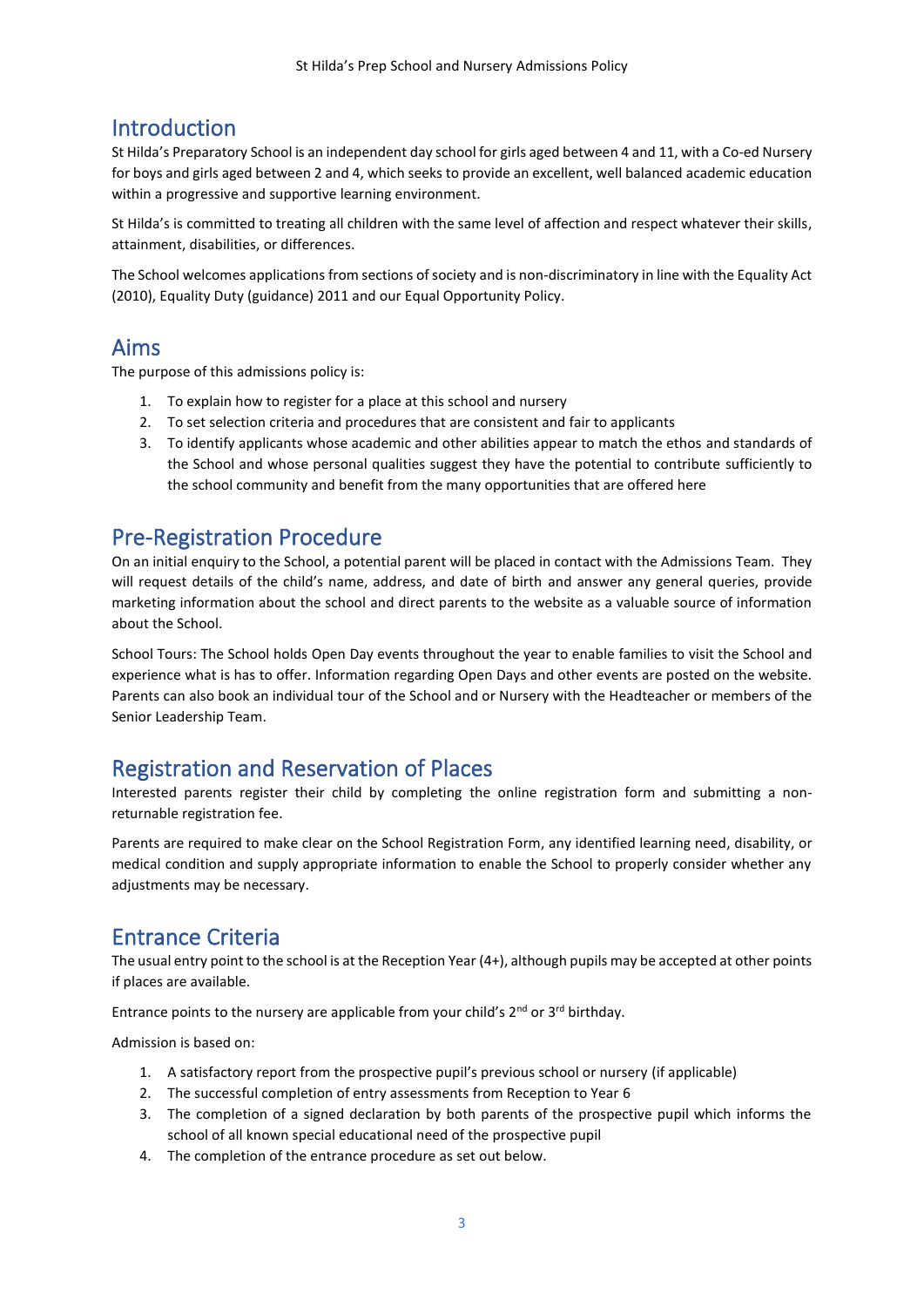On taking up of a place an entry is made in the school's admission register, (in line with the Education (Pupil Registration) (England) Regulations 2006).

St Hilda's school reserves the right to refuse entry and progress into any year from Nursery to Year 6 if the school's structure, in the opinion of the Headteacher and relevant teacher does not meet the educational, pastoral and social needs of the pupil concerned.

#### <span id="page-3-0"></span>Admissions Procedure for Nursery setting

Children are invited to attend a settling in session where they mix in a small group of similarly aged children.

The initial visit is a chance for both parties to get to know each other. Parents have the opportunity to meet the Nursery staff and see their child play in the setting, before committing to paying the deposit.

Where a place is unavailable, the child will remain on a 'continuing interest' waiting list by default, unless the parents choose to withdraw them. Parents should note that there is still a chance that a place may become available due to further movement within the nursery, or because the initial round of first offers may not reach formal acceptance stage.

### <span id="page-3-1"></span>Nursery Funding (NEG)

We are a provider who offers a free place entitlement to 3 and 4 year olds, funded by Hertfordshire County Council. The free entitlement is for 15 hours per week for 40 weeks for the year. It is only applicable from the term following the child's third birthday up until they reach compulsory school age. If you want a place for the 15 free hours only, these are offered in the afternoon, across 3 days or 5 days per week and is subject to availability.

#### <span id="page-3-2"></span>Admissions Procedure 4+

Children are invited to attend an assessment session where they mix in a small group of similarly aged children. Play based activities are used to assess each child. The school aims to observe these activities for key development milestones which indicate school readiness; speech and language, the ability to follow simple instruction, the ability to play purposefully and to show awe and wonder when read a story.

The school will always try to make allowances for children who are young in their age group.

The assessments usually take place in January with offers made soon after. All parents are given the opportunity to meet with the Headteacher or member of the Senior Leadership Team.

In the event that we are oversubscribed and have more applicants than spaces, we will select pupils on the basis of a 'good fit' both socially and academically, within the existing cohort.

All admissions are at the discretion of the Headteacher.

#### <span id="page-3-3"></span>Occasional Places

Occasional places in other age groups may sometimes be available throughout the School. Children are invited to come in for a 'taster day' during which they will take part in some Maths and English activities, as well as spending time their prospective classroom. Reports form the Headteacher of the previous school are requested. Parents are encouraged to discuss anything that would be relevant to their children's education and potential entry into the school.